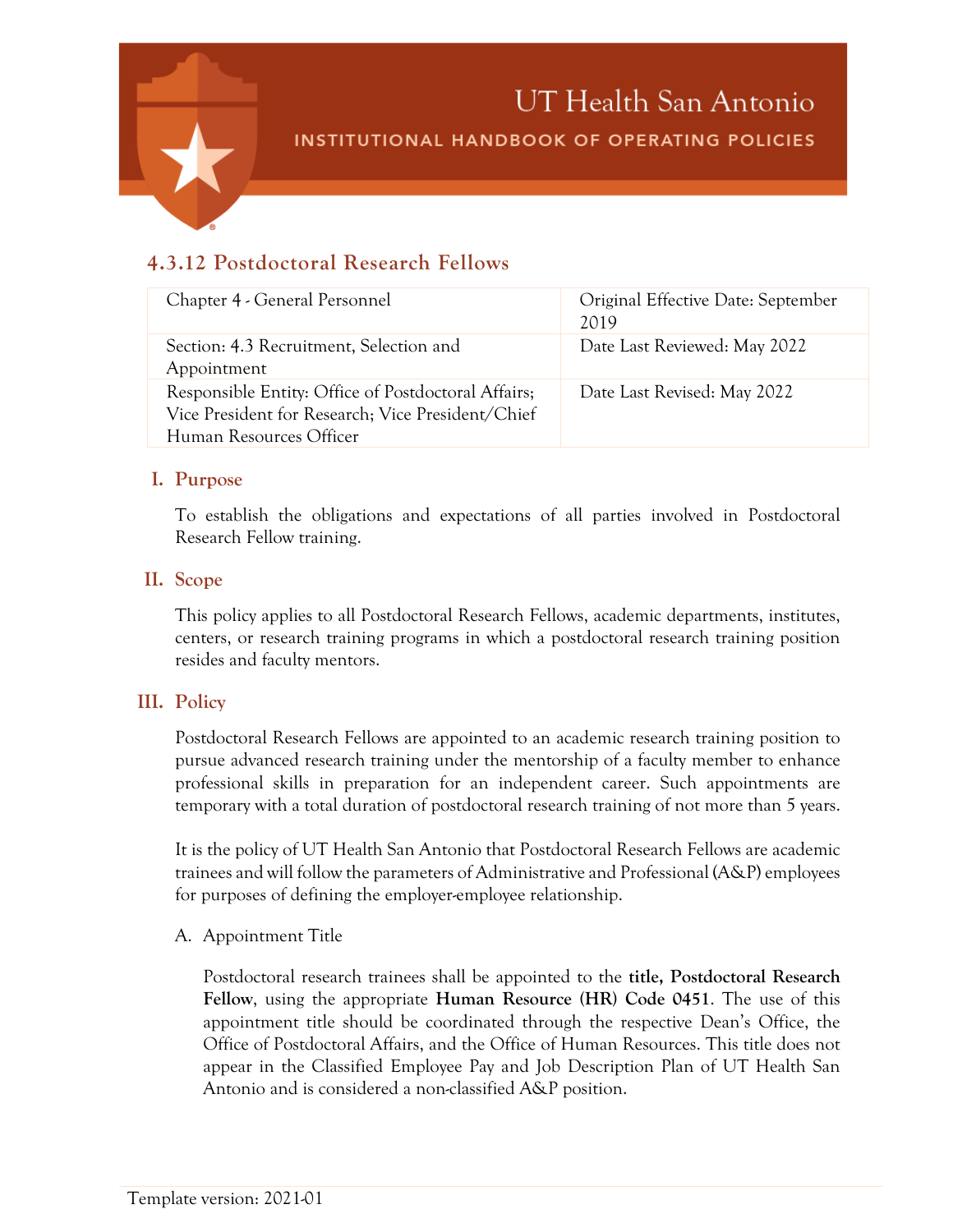- B. Postdoctoral Research Fellows
	- 1. A Postdoctoral Research Fellow ("postdoc") is a trainee pursuing mentored research training beyond the doctoral level in preparation for an independent career. In all cases, appointment as a Postdoctoral Research Fellow is for a limited period of time and for the purpose of trainee participation in advanced research studies under the mentorship of a faculty member and towards individualized career development goals including enhanced professional skills and career independence
	- 2. The following applies to all Postdoctoral Research Fellows regardless of their source of funding:
		- a. the appointee has been awarded a doctoral degree (e.g., PhD, MD, DDS, DVM, DO, or equivalent) in an appropriate field; and
		- b. the appointment involves full-time training in research and scholarly activities, and does not include divided (non-trainee) responsibilities or duties; and
		- c. the appointment is temporary, usually for a period of one year with the possibility of annual re-appointment for up to a total of five (5) years of aggregate postdoctoral research training at any institution (not including approved leave); and
		- d. the appointment is viewed as preparatory for transition to career independence through the development of professional skills and includes all relevant activities related to this preparation; these are typically the preparation of manuscripts describing research findings, presentations at professional meetings, participation (including presentations) at local seminars, attendance at careerrelated training activities, manuscript review, and grant preparation; activities should enhance performance in the research-related projects which provide trainee support; training may involve the joint preparation and development of proposals for extramural funding; training must contain instruction in the responsible conduct of research including rigor and reproducibility; and
		- e. the appointee is supervised by a faculty research mentor who will provide the opportunity for research training as well as professional career development; and
		- f. the appointee may be part of a clinical training program if research training under the supervision of a faculty research mentor is a primary purpose of the appointment; and
		- g. the appointee, in consultation with his or her mentor, is expected to publish the results of the research completed during the period of the appointment or in a timely manner.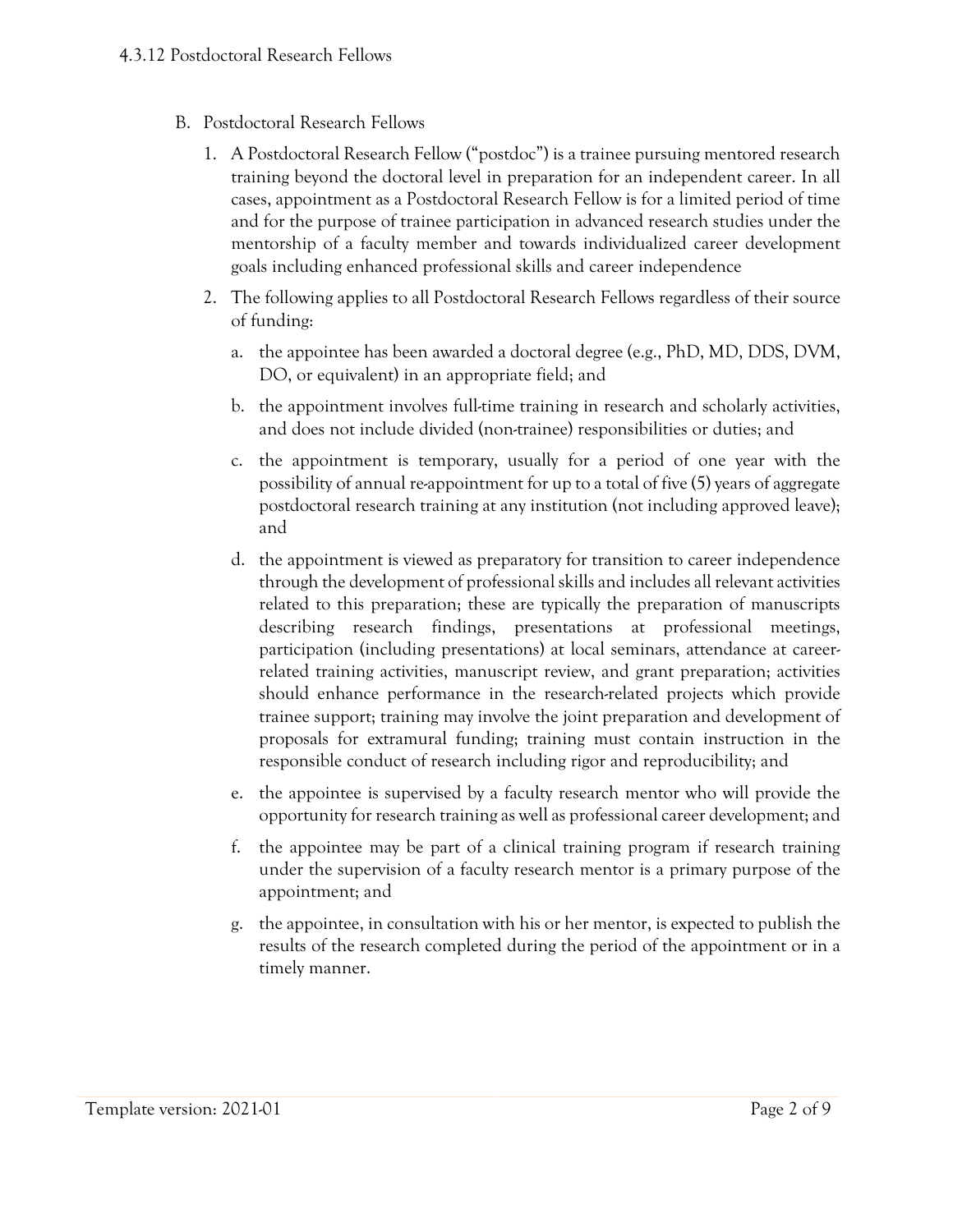- C. Terms of Appointment
	- 1. A Postdoctoral Research Fellow position is a full-time (1.0 FTE) research training position. Reduction in effort is permitted in limited and temporary circumstances.
	- 2. A Postdoctoral Research Fellow is usually appointed for a period of one (1) year with the possibility of annual re-appointment for up to a maximum of six (6) years<sup>\*</sup> of aggregate postdoctoral research training. The maximum refers to time spent in research training after receipt of the doctoral degree and includes postdoctoral research training at other institutions. However, time after the doctorate spent away from research training will not be included in the total (e.g., for parental leave, military service, etc.). If research training is conducted on a part time basis, effort will aggregate at that rate.

*\*Effective March 31, 2022, due to COVID pandemic, the Vice President for Research (VPR) has temporarily modified the Term of Appointment, extending maximum duration of training from five (5) to six (6) years in aggregate. All other aspects of this policy, i.e., time spent away from research training remain in effect.*

- 3. Details of the duration and condition of appointment are described in an offer letter at the time of appointment. Appointments are subject to annual renewal based on satisfactory progress and productivity.
- 4. An Office of Postdoctoral Affairs Advisory Committee established by the VPR will review and make decisions on all requests to reduce effort below full-time or to extend the maximal allowable training period of postdoctoral research fellows. Requests for these exceptions must be submitted as a document which provides justification of the request and is signed by the research mentor and chair of the academic department or director of the institute, center, or research training program; requests will be considered on a case-by-case basis.
- 5. If a Postdoctoral Research Fellow remains at UT Health San Antonio beyond the allowable aggregate training period (six years\*), the individual must either:
	- a. be approved for extended postdoctoral research training; or
	- b. transition to a staff research position, with review and approval by the Office of Human Resources; or
	- c. apply and participate in a competitive recruitment process for a staff or faculty position; or
	- d. be terminated with a minimum thirty (30) calendar day written notice in advance of the five-year minimum.

*Transition* to a staff research position is only relevant when the department chair (or institute or center director) and the postdoctoral research fellow's faculty mentor assure that the individual has the requisite research expertise and skills to contribute to the continuity of on-going research with the faculty mentor.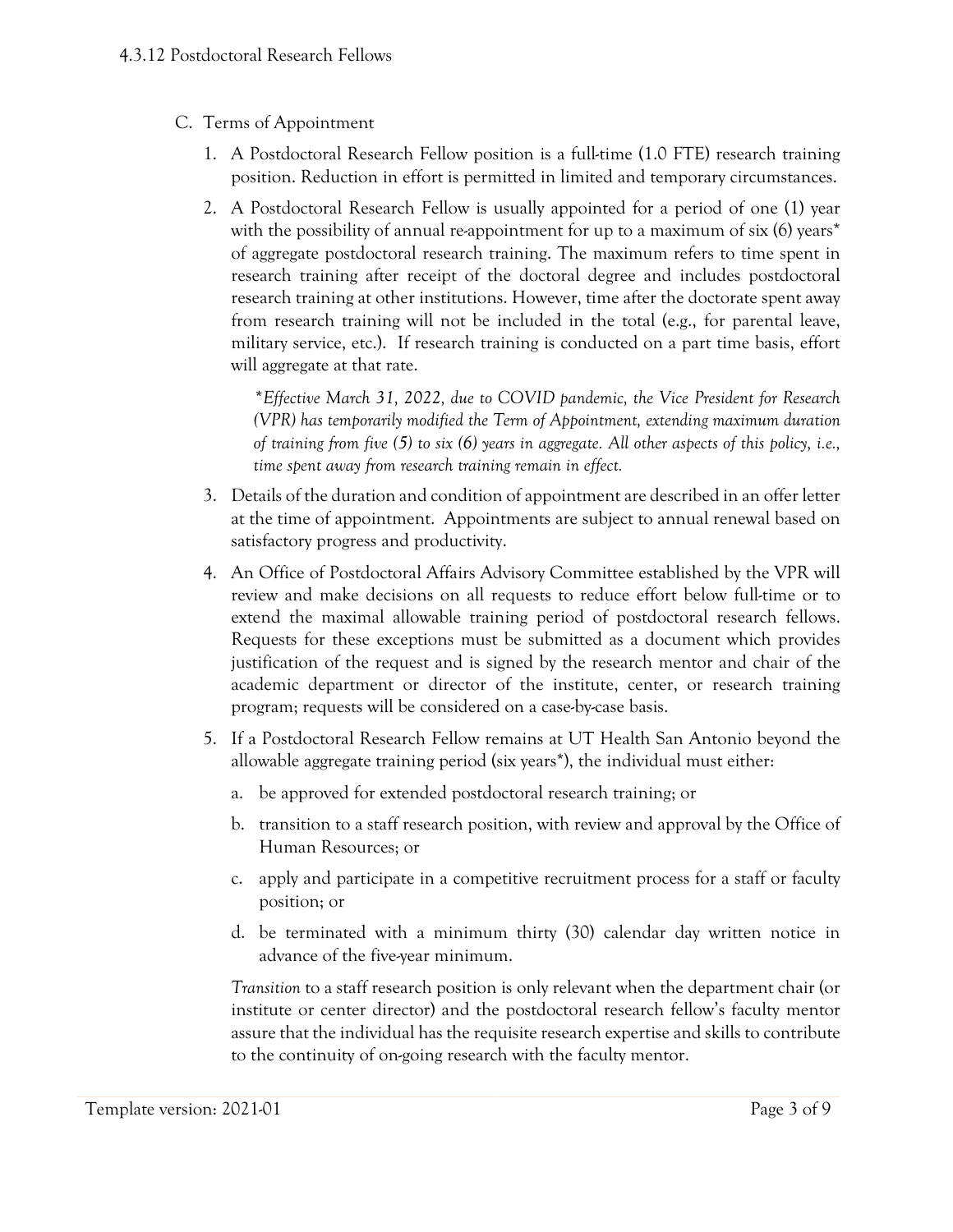For transition to a faculty position, the guidelines in the Handbook of Operating Policies (HOP) [3.6.7](https://uthealthsa.sharepoint.com/RAC/Documents/HOP/Chapter03/3.6.7.pdf) *Guidelines for Academic Trainees Becoming Faculty Members*, should be followed.

- D. Salary
	- 1. Postdoctoral Research Fellows receive a salary as described in a required offer letter at the time of appointment.
	- 2. The minimum pay level for a Postdoctoral Research Fellow is the minimal level stipend amount published by the National Institutes of Health (NIH) in the guidelines for the Ruth L. Kirschstein National Research Service Award (NRSA). A Postdoctoral Research Fellow may be paid more, but not less, than the minimum amount. Future adjustments to achieve the NIH minimal level will be implemented within 180 days after the publication or implementation of revised NIH guidelines (whichever is later).
	- 3. For Postdoctoral Research Fellows that receive salary or stipend from an individual training/fellowship award or receive support from an outside entity such as a foreign government or organization, the minimal pay level must be maintained and provided by institutional funds.
	- 4. For Postdoctoral Research Fellows that receive salary from NIH training or fellowship awards, fringe benefits (except for allowed health insurance coverage) must be provided by allowable institutional funds.
	- 5. Year-to-year increases in salary are based on satisfactory progress in research training as determined by the primary research mentor. The mentor and Postdoctoral Research Fellow should meet several times throughout the year to discuss progress and to redirect training efforts where deficiencies exist.
	- 6. Postdoctoral Research Fellows paid from any source considered exempt and not subject to overtime for any hours in excess of 40 hours per week.
- E. Documentation
	- 1. A doctoral degree is required from an accredited institution in the United States or from a foreign institution that provides a U.S. equivalent degree and training. If the degree was completed in a foreign country, regardless of whether it is in English, it must be translated and verified by a foreign credential evaluation organization who is a member of the National Association of Credential Evaluation Services (naces.org). If the trainee has more than one doctoral degree (e.g., MD and PhD), transcript(s) pertinent to research training must be provided; copies of both are preferred.
	- 2. For individuals who have completed all academic requirements for a doctoral degree and are awaiting award of degree, it may be permissible to be appointed as a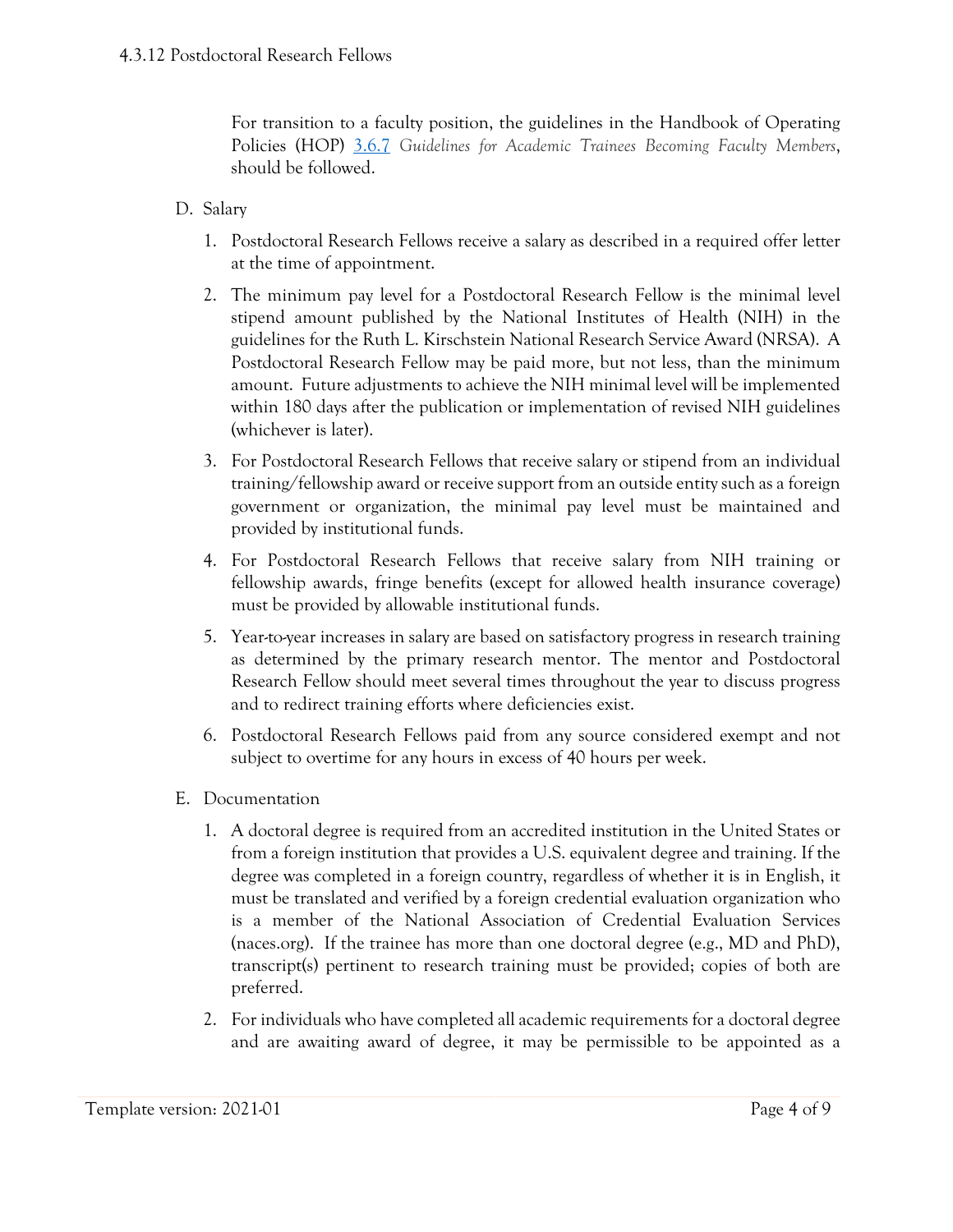Postdoctoral Research Fellow. In this case and prior to appointment, an official letter prepared on institutional letterhead by an official (provost, dean, or equivalent) of the doctoral institution and an original copy of the trainee's educational transcript(s) must be submitted to the Office of Postdoctoral Affairs. The institutional letter must indicate that the trainee has successfully completed all *requirements for the doctoral degree together with the planned date of degree conferral*. As necessary, an approved foreign credential evaluation must be submitted with the original. Once the degree has been awarded, an original transcript (indicating degree conferral) as well as a copy of the diploma must be submitted to the Office of Postdoctoral Affairs.

- 3. For trainees who are not U.S. permanent residents or U.S. citizens and who are from countries where English is not the native language, proof of English language proficiency must be provided to the Office of International Services (OIS). An OIS Advisory Committee will review and make decisions for exceptions to any documentation requirement. An individual can meet this requirement by providing one of the following:
	- a. Evidence of earning a minimum score of 80 iBT (internet-based test) or 550 PBT (paper-based test) on Test of English as a Foreign Language (TOEFL), or overall band/score of 6.5 on Academic Examination of the International English Language Testing System (IELTS) within the past two years.
	- b. Evidence of passing board or licensure examinations in English.
	- c. Evidence of higher education degree or high school diploma from an academic institution where the curriculum is taught exclusively in English.
	- d. Signed attestation of English language proficiency by faculty mentor.
- F. Recruitment and Appointment
	- 1. All recruitment activities for a Postdoctoral Research Fellow are the responsibility of the academic department, institute, center, or research training program in which the postdoctoral research training position resides. The academic department, institute, center, or research training program is not required to submit a job requisition to the Office of Human Resources nor post the position for recruitment. Extramural advertisements for recruitment to a postdoctoral research training position must be approved by the Office of Postdoctoral Affairs prior to use.
	- 2. Any questions related to the immigration status of an international postdoctoral research fellow should be directed to the Office of International Services (OIS).
	- 3. The academic department, institute, center, or research-training program is responsible for obtaining/verifying the academic credentials of the candidate and the completion of a criminal background check and sanctions credentialing, and if necessary, processing records through the OIS.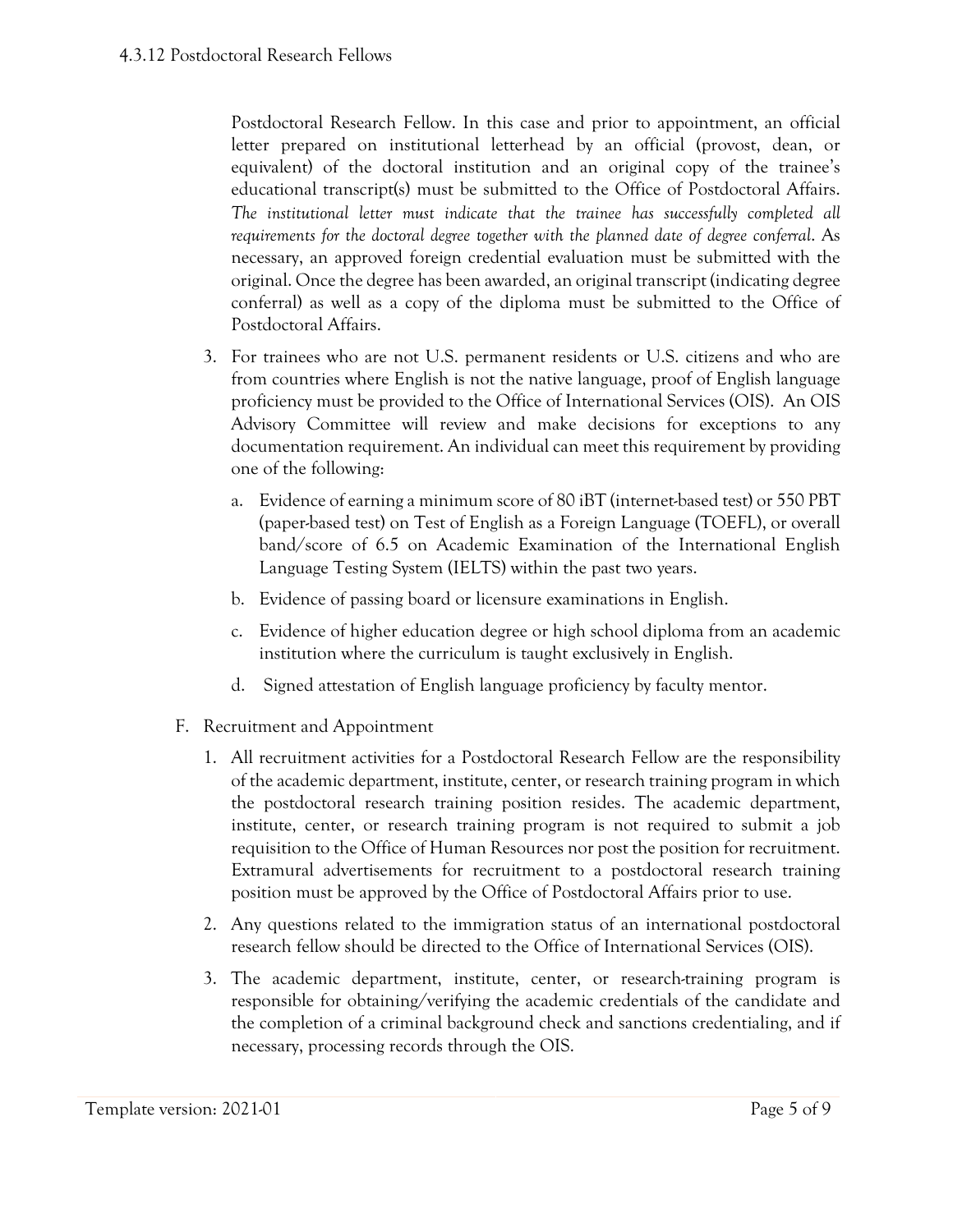- a. Prior to appointment, the OIS must receive:
	- i. An original, official transcript of the candidate's doctoral coursework and degree conferral (with translation if necessary).
	- ii. A copy of the candidate's doctoral diploma.
	- iii. A copy of the candidate's offer letter from UT Health San Antonio (signed by the candidate, faculty mentor, department chair, and the Office of Postdoctoral Affairs, as necessary).
- b. For an international candidate, the academic department, institute, center, or research training program is responsible for contacting the OIS and ensuring compliance with all federal and institutional requirements for appointment, and that the appropriate visa is on file.
- 4. The academic department, institute, center, or research training program will notify the Office of Human Resources of the selected Postdoctoral Research Fellow by submission of the [Notification of Intent to Hire](https://uthealthsa.sharepoint.com/Forms/HR/Notification%20of%20Intent%20to%20Hire.pdf) form with plans of a transition date at the start of a payroll month to enable timely processing of the appointment.
- G. Criminal Background and Sanction Checks
	- 1. UT Health San Antonio conducts a criminal background check on Postdoctoral Research Fellows as outlined in [HOP 4.4.1](https://uthealthsa.sharepoint.com/RAC/Documents/HOP/Chapter04/4.4.1.pdf) *Criminal Background Checks.*
	- 2. UT Health San Antonio does not knowingly appoint an individual that is listed by a federal agency as excluded, suspended, or otherwise ineligible for participation in federal programs to hold any position for which the individual's compensation are paid in whole or in part, directly or indirectly, by a federal health care program or otherwise with federal funds. Monthly inquiries are conducted on all employees/trainees. Additional details are provided in [HOP 4.4.2](https://uthealthsa.sharepoint.com/RAC/Documents/HOP/Chapter04/4.4.2.pdf) *Sanction Checks*.
- H. Required Training

Each Postdoctoral Research Trainee is required to attend mandatory training based on their responsibilities; training must be completed within a specified timeframe. Failure to meet training requirements will result in disciplinary action. Details regarding required training and consequences for failure to meet training requirements are provided in [HOP 4.10.4](https://uthealthsa.sharepoint.com/RAC/Documents/HOP/Chapter04/4.10.4.pdf) *Required Training and Disciplinary Actions For Failure to Attend Compliance Training Sessions*.

I. General Provisions

The following provisions apply to all Postdoctoral Research Fellows:

1. New Postdoc Orientation (NPO)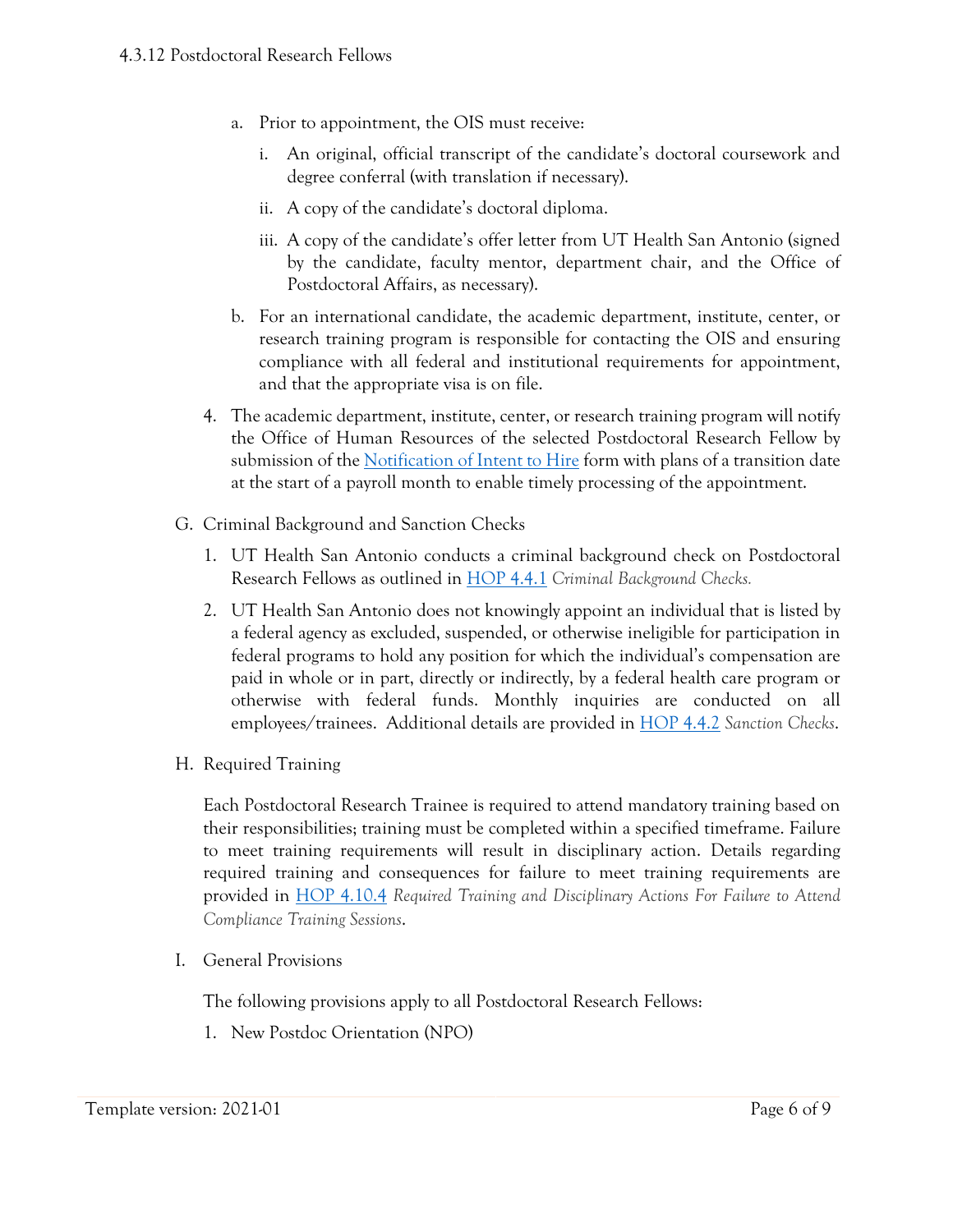Postdoctoral Research Fellows must attend NPO within three (3) months of start date; this program is provided by the Office of Postdoctoral Affairs. The Director of the Office of Postdoctoral Affairs must approved exceptions to this requirement.

2. Health Insurance

Postdoctoral Research Fellows must obtain health insurance coverage throughout appointment/training.

3. Annual Evaluation

Postdoctoral Research Fellows are evaluated on an annual basis via a standardized performance evaluation process. The faculty mentor must complete this assessment and must include the opportunity for the Postdoctoral Research Fellow to respond in writing. It is expected that both will regularly discuss successes and shortcomings in order to modify training and goals between annual evaluation dates. The record of annual evaluation must be provided to the academic department, institute, center or research training program that is responsible for the postdoctoral research position; these records will be available to the Postdoctoral Research Fellow upon request.

4. Individualized career Development Plan (IDP)

Postdoctoral Research Fellows must establish an IDP withing three (3) months after initial appointment and submit a copy to the Office of Postdoctoral Affairs. Thereafter, an annually updated IDP must be submitted to the Office of Postdoctoral Affairs at least one (1) month prior to the annualized appointment date.

5. Responsible Conduct of Research (RCR) and Rigor & Reproducibility (R&R)

Postdoctoral Research Fellows must participate in ongoing training in RCR and participate in a course or workshop on R&R at least once every four (4) years.

6. Termination Based on Funding Limitations

Postdoctoral Research Fellows may be terminated with at least thirty (30) calendar days' notice if funding supporting the appointment is ending.

7. Termination for Cause

Postdoctoral Research Fellows may be terminated for cause related to work performance, work behavior, or violation of institutional policies (see [HOP 4.9.3](https://uthealthsa.sharepoint.com/RAC/Documents/HOP/Chapter04/4.9.3.pdf) *Progressive Disciplinary Action)*.

8. Grievance Policy

Postdoctoral Research Fellows shall have access to a grievance policy (se[e HOP 4.9.5](https://uthealthsa.sharepoint.com/RAC/Documents/HOP/Chapter04/4.9.5.pdf) *Grievance Policy and Procedures).*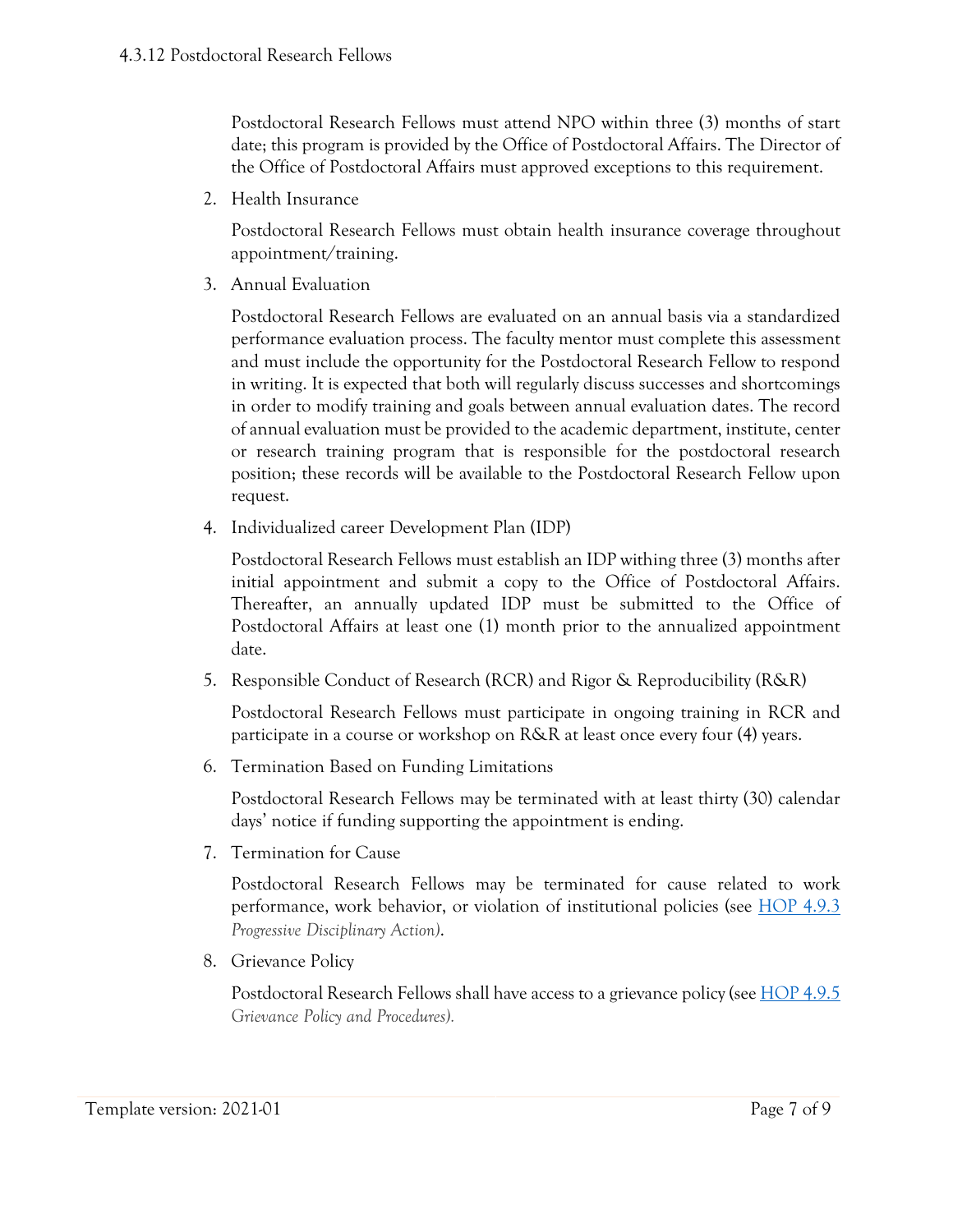J. Conflict of Interest and Conflict of Commitment

All Postdoctoral Research Fellows must disclose any interactions with external entities that may be related to their position. This annual disclosure is completed online via the UT Health San Antonio's Conflict of Interest (COI) and Conflict of Commitment (COC) Assessment <u>reporting system</u>.

- K. Scientific Integrity
	- 1. Postdoctoral Research Fellows must adhere to all UT Health San Antonio and University of Texas System rules, regulations, and policies related to the responsible conduct of research. High ethical standards in the conduct of research are expected, e.g., maintenance of permanent auditable records of all experimental protocols, data, and findings.
	- 2. Scientific misconduct includes the fabrication, falsification, plagiarism, or other practices that materially deviate from those that are commonly accepted within the scientific community for proposing, conducting, or reporting research. It does not include honest error or differences in interpretation or judgment of data.
	- 3. Misconduct also includes retaliation of any kind against a person who reported or provided information about suspected or alleged misconduct. All scientific misconduct must be reported to the Vice President for Research who will take the necessary precautions to protect the confidentiality of all persons involved in such allegations and assure a fair hearing under the principles of due process.
- L. Performance, Discipline and Dismissal
	- 1. Postdoctoral Research Fellows may have their appointment terminated immediately if they have violated expectations set forth below. The basis for termination must be documented and provided in written form to the Postdoctoral Research Fellow with a copy provided to the Office of Postdoctoral Affairs.
	- 2. Performance expectations for Postdoctoral Research Fellows include, but are not limited to:
		- a. conscientious discharge of assigned duties; and
		- b. adherence to ethical standards and the responsible conduct of research; and
		- c. compliance with good laboratory practices and recognized university standards; and
		- d. observation of established university guidelines for research involving biohazards, human subjects, or animals.